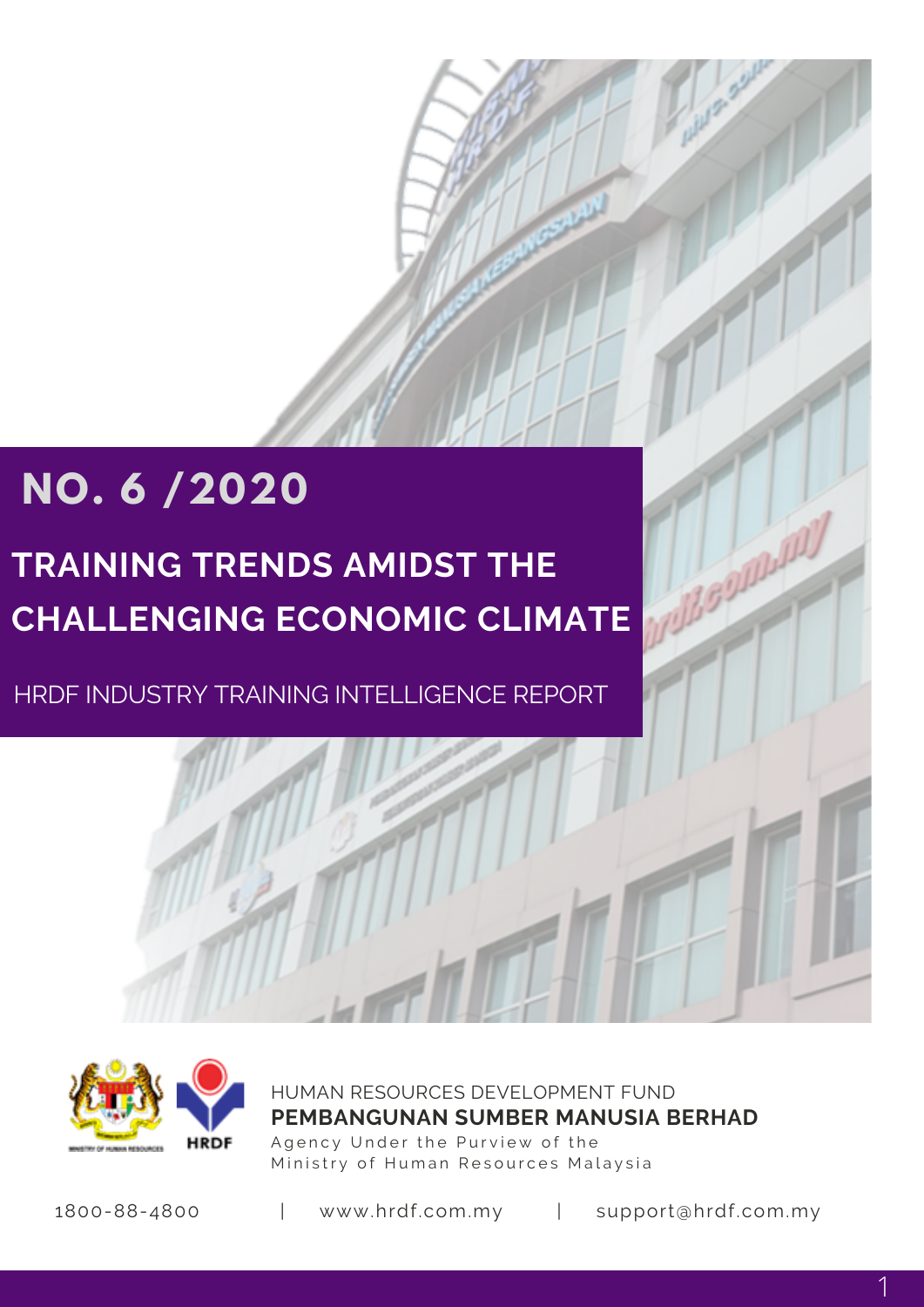### **INTRODUCTION**

The lingering effects of the 2008 Financial Crisis has caused economic activity to contract, leading to the largest contraction in international trade ever seen to-date. Malaysia's status as a trade-reliant country with trade to GDP ratio averaging over 130% since 2010 (The World Bank, 2020), is affected by global economic slowdown. Now, we are again witnessing the restriction in trade flow, slump in the financial market value and the sluggish growth in the human capital development amid the Coronavirus Disease 2019 (COVID-19), these are the recession signals. Recession is inevitable and it is a reality to be faced by all countries. In this situation, employers are having a fiscal situation for various payment obligations related to their businesses, while employees are at risk at being retrenched and having difficulty staying employed while jobs are scarce.

From the workers' perspective, the question now is what are the essential skills needed in the industries in order to stay employed in this challenging time? While the looming financial challenge may not be the same as the previous economic recession, there may be some learning points from a historical perspective. This article is intended to give an idea about the difference in training trends during the normal and economic recession period. This could be an outset for the business to operate progressively and employers to work efficiently even if the working mode has shifted from office to working from home, while the training platform has changed from a physical classroom to an online platform.

### **HISTORY, IMPACTS & TRENDS OF TRAINING DURING A CRITICAL TIME**

#### **2008 FINANCIAL CRISIS**



The weaknesses of the United States (US) of America in handling the financial system has escalated into a severe international financial crisis, a deep slump in global trade and recession by late 2008. The negative economic impact has inevitably affected Malaysian economy in the fourth quarter of 2008 mainly through the financial and trade channels where export and industrial outputs deteriorated, whilst investments declined.

*Source: 2008 Economics Crisis in Malaysia: Implications on the Economy, Society and Safety Nets (2013)*

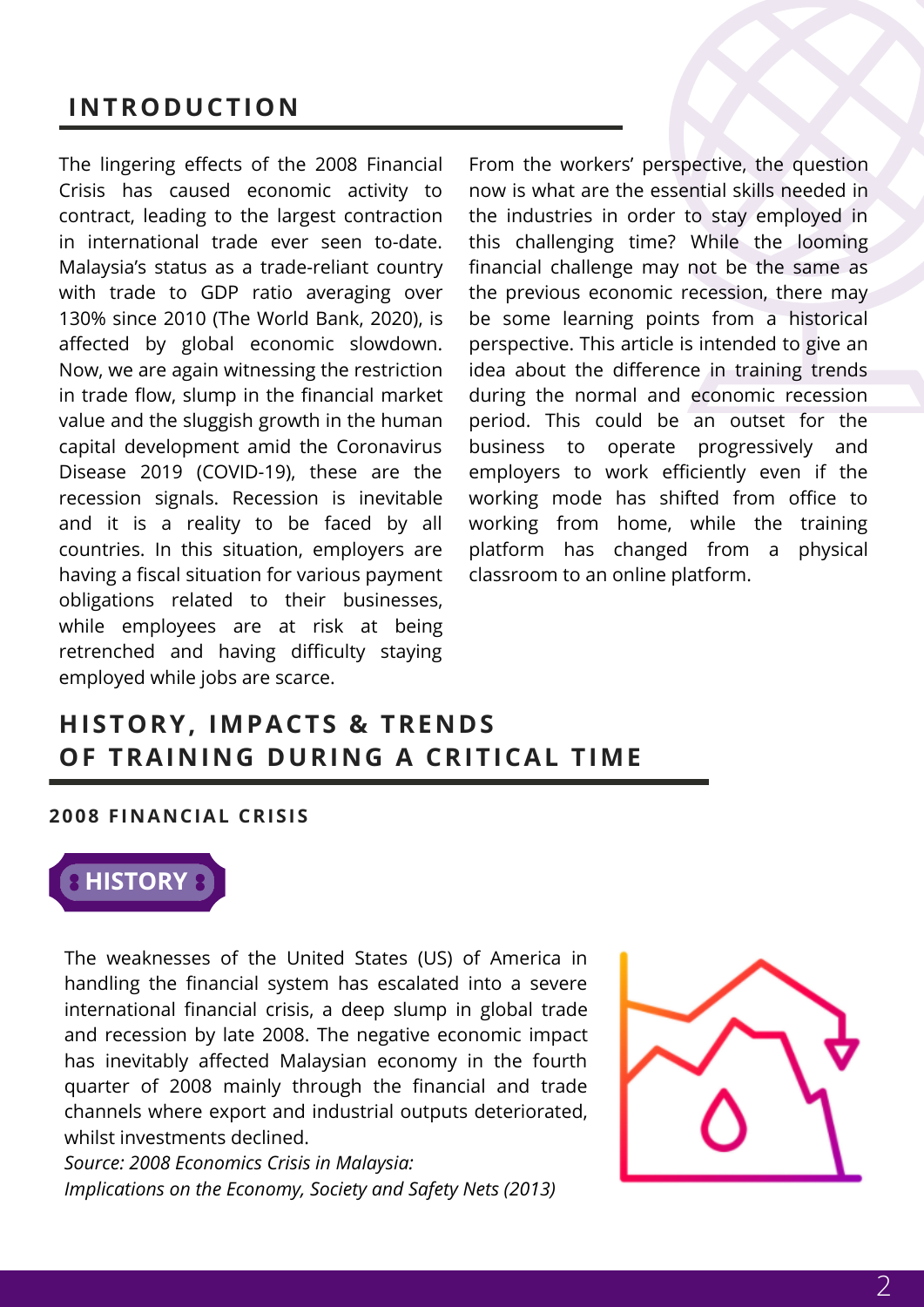

**CENTRAL CONTRACTOR** 

with don't generally

**CENTRAL CONTRACTOR** 

Q3 2008

**Imprudent Mortgage Lending** – many people were able to buy houses they couldn't afford.

**Global Imbalances** - Global financial flows have been characterised in recent years by an unsustainable pattern in several countries.

**Securitisation** - fostered the "originate-to-distribute" model, which reduced lenders' incentives to be prudent.

**Housing Bubble** – Federal Reserve allowed housing prices to rise to unsustainable level.

**Lack of Transparency and Accountability in Mortgage Finance** – many participants contributed to the creation of bad mortgages and the selling of bad securities, apparently feeling secure that they would not be held accountable for their action.



Q4 2008

Q1 2009

The first quarter of 2009 was reported as the first time negative territory growth since 2001.

with a faithful mountain

It was mainly due to the drastic contraction in export value of 27.9% Y-O-Y in January 2009, particularly in the manufacturing sector, which contracted 19.1% in the first quarter of 2009.

*Source: Bank Negara Malaysia, 2009*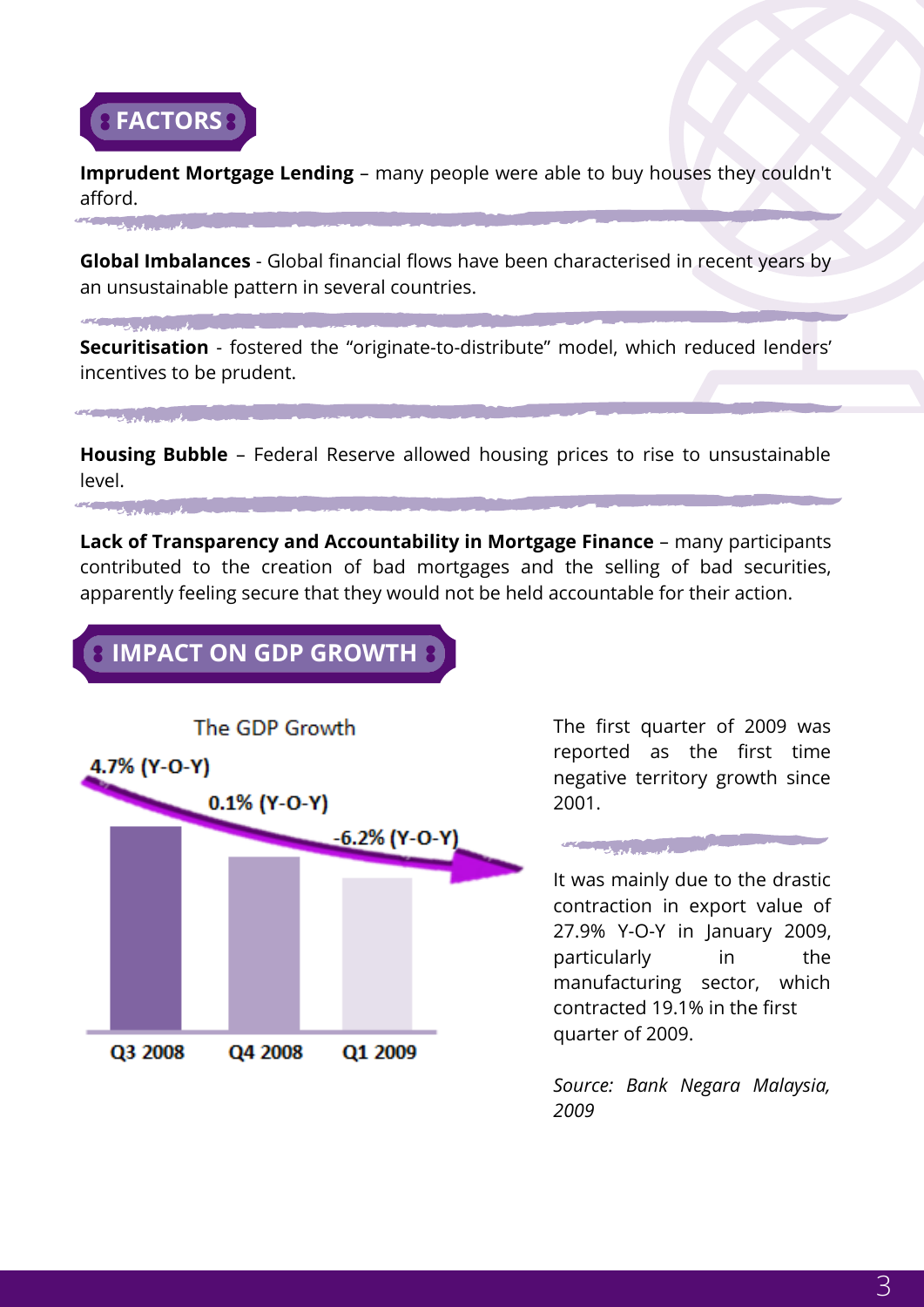## **IMPACT ON LABOUR MARKET**



#### *Source: Economic Development in 2009, Bank Negara Malaysia (2009)*

According to the survey conducted by Bank Negara Malaysia, various measures were undertaken by companies to reduce costs by imposing a hiring freeze and reducing training budget, while retrenchment was generally implemented as the last resort.

It was estimated that the retrenchment in 2009 was higher (25,064 people) compared to 2008 (increased by 52%) with the worst affected workers coming from manufacturing sector at 78% in the first quarter – 45% from E&E subsector.

continued and more than

which is a set of my deal

The actual retrenchment was 42,336 in 2007, 47,145 in 2008 and 64,516 in 2009.

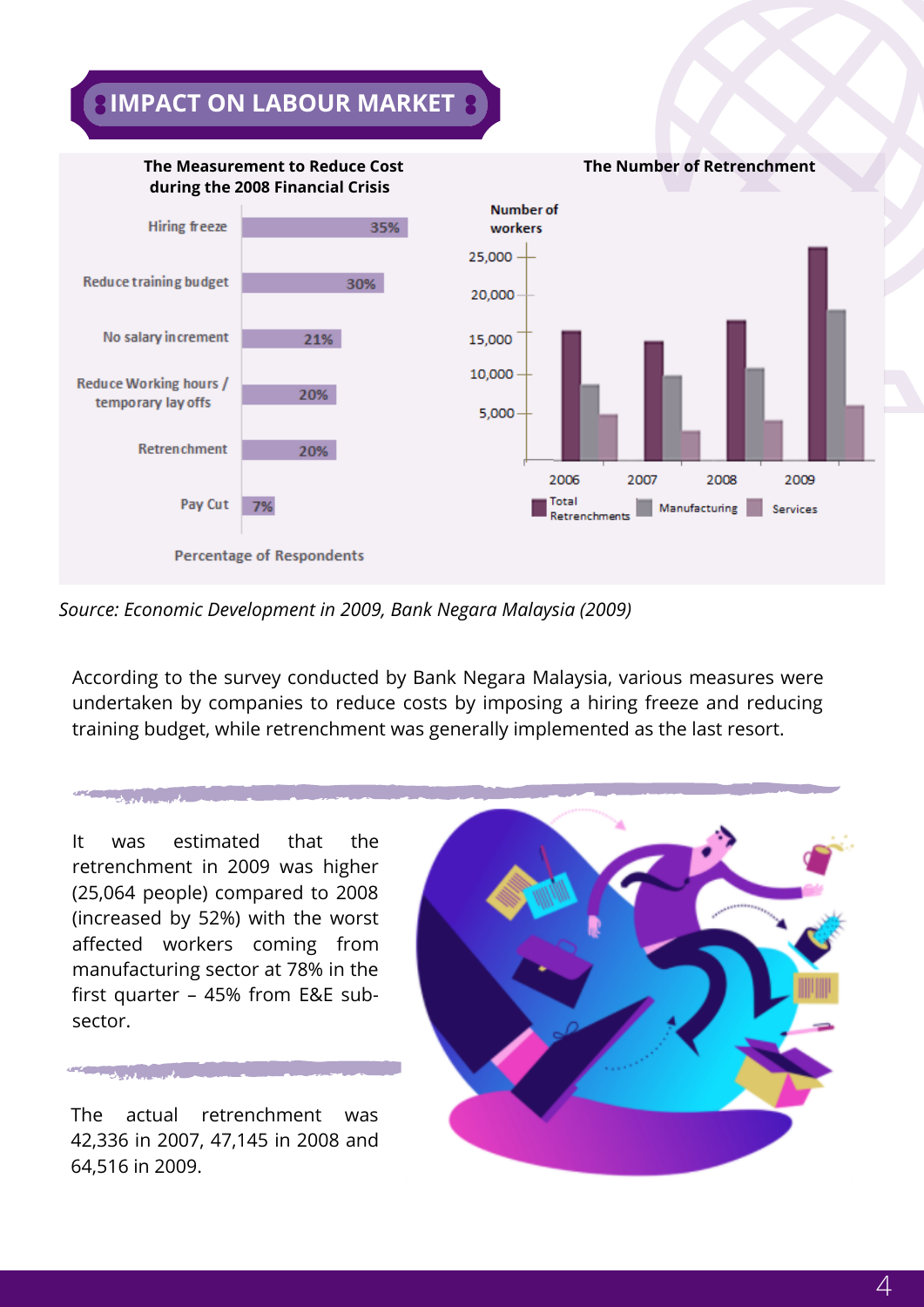### *STRENDS OF TRAINING*

The data in this section is extracted from HRDF's internal data. The training trends are identified by comparing data between the normal period at O1 to O3 in 2008 with the recession period starting from O4 till the end of 2009 to *identify the changes in trends during these periods.*



### **1. Financial Assistance (RM million)**



#### **3. Skills Area**

a) Top 5 Skill Areas with the Highest Training Places

Below are the area of skills that have the highest demand in training:



#### b) Skill Areas with the Highest Reduction in Training Places



According to the survey conducted by Bank Negara Malaysia in the previous paragraph on the Impact of the 2008 Financial Crisis on the Labour Market, the respondents among the employers stated that the reduction of training budget was in the top three alternatives to reduce the cost of operation. Although the above skills were in high demand compared to other skills areas, the trend indicates that in 2009 and 2010, employers only maintained the necessary training that were related to their job scopes such as quality, safety and health, technical and computer/IT and management rather than unnecessary training such as team building as the alternative for cost reduction.

#### c) Skill Areas with the Highest Increment in Training Places

Mathematic

(Numeric)







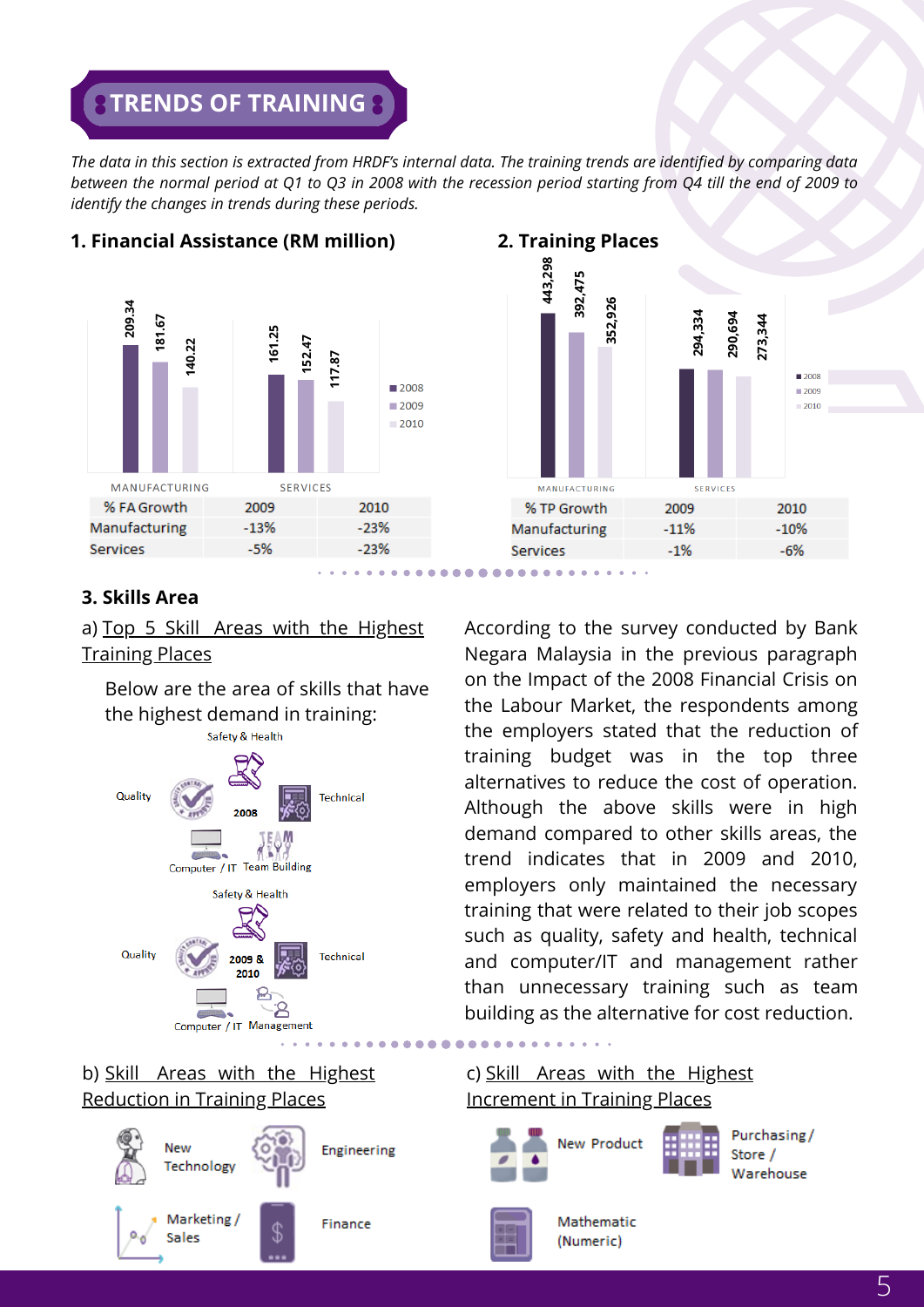#### **CORONAVIRUS DISEASE 2019 (COVID-19)**



Virus strain is SARS-CoV-2 (same group with SARS and MERS)

Declared by World Health Organization as a worldwide pandemic on 11th March 2020

#### **Globally**

- *Confirmed:* Total 2, 672, 238 cases (83, 465 new cases)
- *Deaths:* Total 254,045 deaths (6,539 new cases)
- As reported by WHO as at 7th May 2020

### **IMPACT ON GDP GROWTH**

#### **Malaysia**

- *Confirmed:* Total 6,467 cases (39 new cases)
- *Deaths:* Total 107 deaths (0 new cases)
- As reported by Ministry of Health as at 7th May 2020

It is projected at between -2% to 0.5% in 2020 due to the COVID-19 outbreak. *Source: Bank Negara Malaysia (2020)*

### **IMPACT ON LABOUR MARKET**

#### **BUSINESS OUTLOOK**

#### -3% contraction of the global economy

is projected as a result of Covid-19 pandemic that impacting economic activity due to rising human costs worldwide - which is worse than during the 2008-09 financial crisis.

OR

Source: World Economic Outlook, International Monetary Fund (IMF)

#### **MALAYSIA**

#### -2.9% drop of GDP growth

of Malaysia predicted in 2020 from 4.0%. Source: Malaysian **Institute** of **Economic Research (MIER)** 

#### RM12.9 bil potential losses

of manufacturing sector's contribution to GDP during 14 days of Movement Control Order  $(MCO)$ .

Source: MIDA Survey March 2020

**ESTIMATED MALAYSIA UNEMPLOYMENT TRENDS** The unemployment rate is estimated to be at 4% or 629,000 individuals this year, up from 3.3% in 2019. **WORSE** Source: Bank Negara Malaysia

Prediction of between 951,000 and 2.4 million jobs would be lost. Source: Malaysian Institute of Economic **Research (MIER)**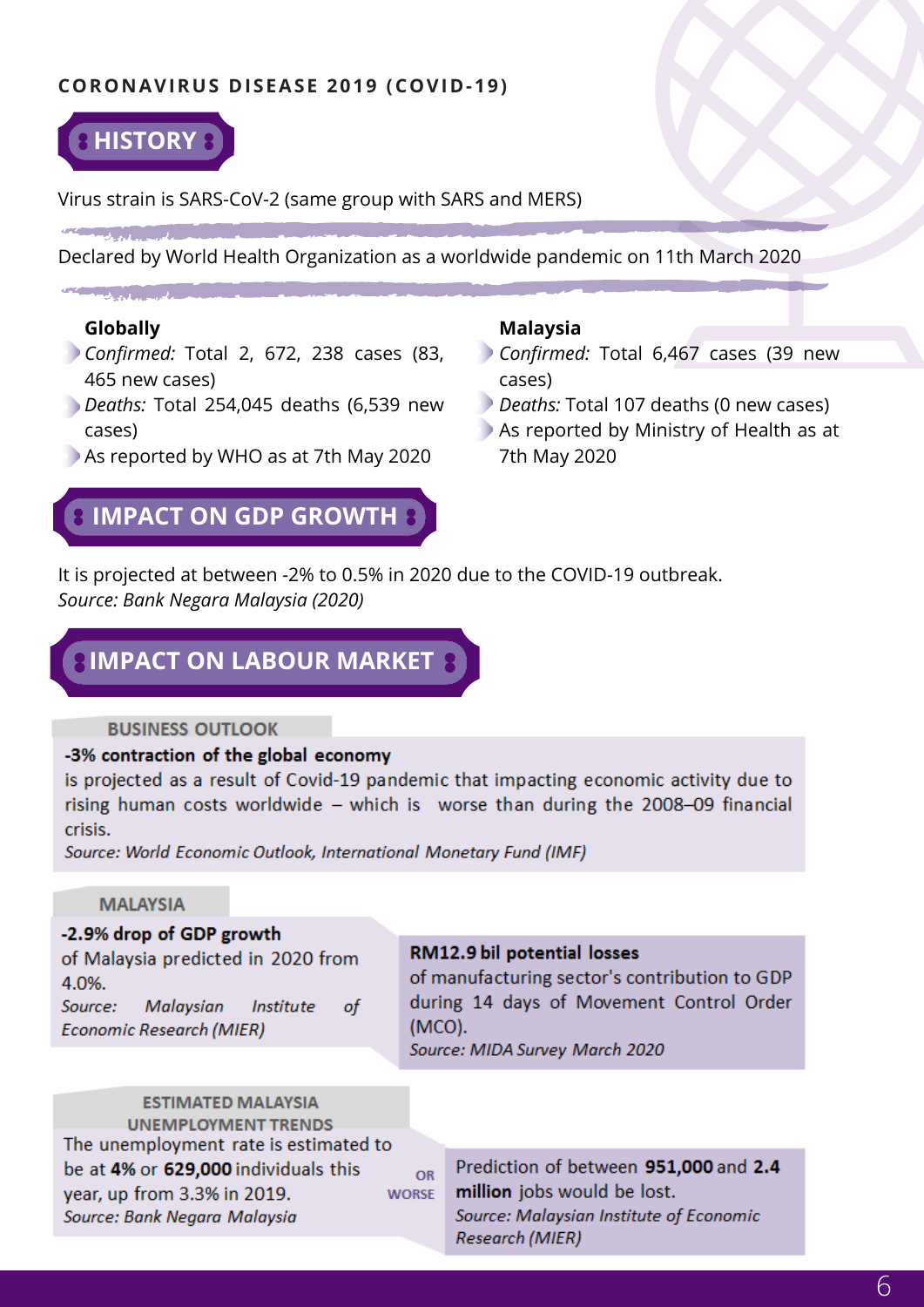### *STRENDS OF TRAINING*

The data in this section is extracted from HRDF's internal data from January to April for the year 2018, 2019 and 2020. The training trends are identified by comparing data between the normal period in 2018 and 2019 with the *pandemic period in 2020 to identify the changes in trends during these periods.*



2. **Training Places**



The manufacturing industry has the biggest drop in the financial assistance particularly for the sub-sectors below:

1.Manufacturer of glass and glass products.

2.Manufacturer of paper and paper products.

3.Manufacturer of textiles & wearing apparel, excluding footwear.

4.Manufacture of furniture and fixtures excluding primarily of metal.

5.Manufacturer of machinery except electrical.

#### a) Top 5 Skills Areas with the Highest Demand

For 3 consecutive years in 2018, 2019 and 2020, the below skills area have the highest demand by most employers. Although these skills areas were the highest in training places compared to others, they have experienced a decline in growth rate in training places except in the skills area of education or training.

| Skills Area with                         | Growth Rate in Training Places (%) |        |                            |
|------------------------------------------|------------------------------------|--------|----------------------------|
| the Highest<br>Demand                    | 2019                               | 2020   | Rate Increase<br>/Decrease |
| Safety and<br>Health                     | 26%                                | $-40%$ |                            |
| Quality and<br>Productivity              | $-4\%$                             | $-28%$ |                            |
| Management/<br>Strategic<br>Management   | $-12%$                             | $-31%$ |                            |
| <b>JEAMTeam Building</b><br>/ Motivation | 14%                                | $-34%$ |                            |
| Computer<br>$/$ IT                       | 3%                                 | $-41%$ |                            |
| Education<br>Training                    | $-1%$                              | 21%    |                            |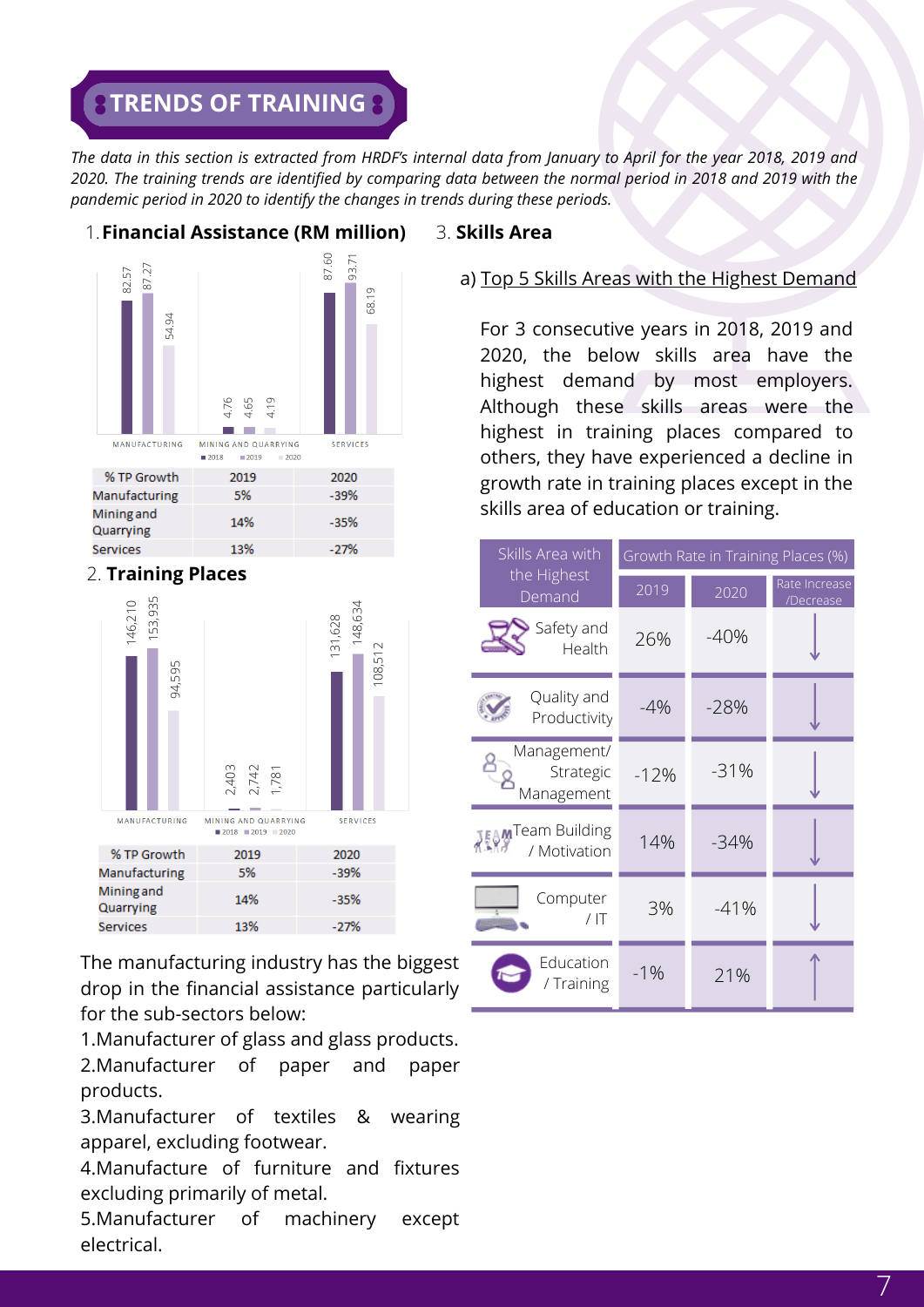The above trends associated with the current spread of COVID-19 has not only caused the contact limitation with other individuals, but employers still preferring to train their employees through in house training rather than e-learning. This might be the reason for the employers sending for few numbers of training this year for their employees. It indicates that the dependency on in house or classroom training will restrict the opportunity for the employees to be trained. Therefore, this is the time for employers to shift from traditional training culture to e-learning training.

While most of training has declined in the number of training places, training for education has increased. Training through e-learning due to the COVID-19 outbreak has caused training providers to send their teaching staff or tutors for training to enhance their skills in education or training itself. This could be a stepping stone for the training providers to promote their online learning service to employers. Sending their tutors for training could enhance their capability to deliver the courses very well. Thus, the employers will become more confident with the capability of trainers or tutors and will send more employees for online training rather than the traditional classroom training. However, IT training, where the expectation that this training will be attended the most through online learning is false. This might be due to higher cost in IT training as it is in the top 10 courses with the highest financial assistance per training places and employers have been trying to cut the budget during this crisis.

#### b) Skills Areas with the Highest Decline in Training Places

The below skills areas have the largest decline in the growth rate of training places in 2020 when compared with the growth rate in 2019.

| Skills Area with the Highest<br>Decline in Training Places |                                               | Growth Rate in<br>Training Places (%) |        |
|------------------------------------------------------------|-----------------------------------------------|---------------------------------------|--------|
|                                                            |                                               | 2019                                  | 2020   |
|                                                            | Biotechnology or<br>Chemistry                 | 26%                                   | $-40%$ |
|                                                            | Port Management                               | $-4\%$                                | $-28%$ |
|                                                            | Public Relations /<br><b>Customer Service</b> | $-12%$                                | $-31%$ |

Skills areas of biotechnology or chemistry have the largest decline in training places, compared to the other skills areas. These skills are related with the laboratory activities. As reported by New Straits Times dated in 22nd April 2020, the Movement Control Order (MCO) has put PhD students in dilemmas where they are required to reschedule lab work arrangements while having difficulty in accessing research materials and laboratories, causing their research process to come to a stop. This situation could also be happening in the reduction of training in the skills area of biotechnology where researchers in higher learning institution or any other R&D centres are having shorter periods in managing their sensitive laboratory specimens. This leads them to slow down experiment activities, as well as the training activities overall.